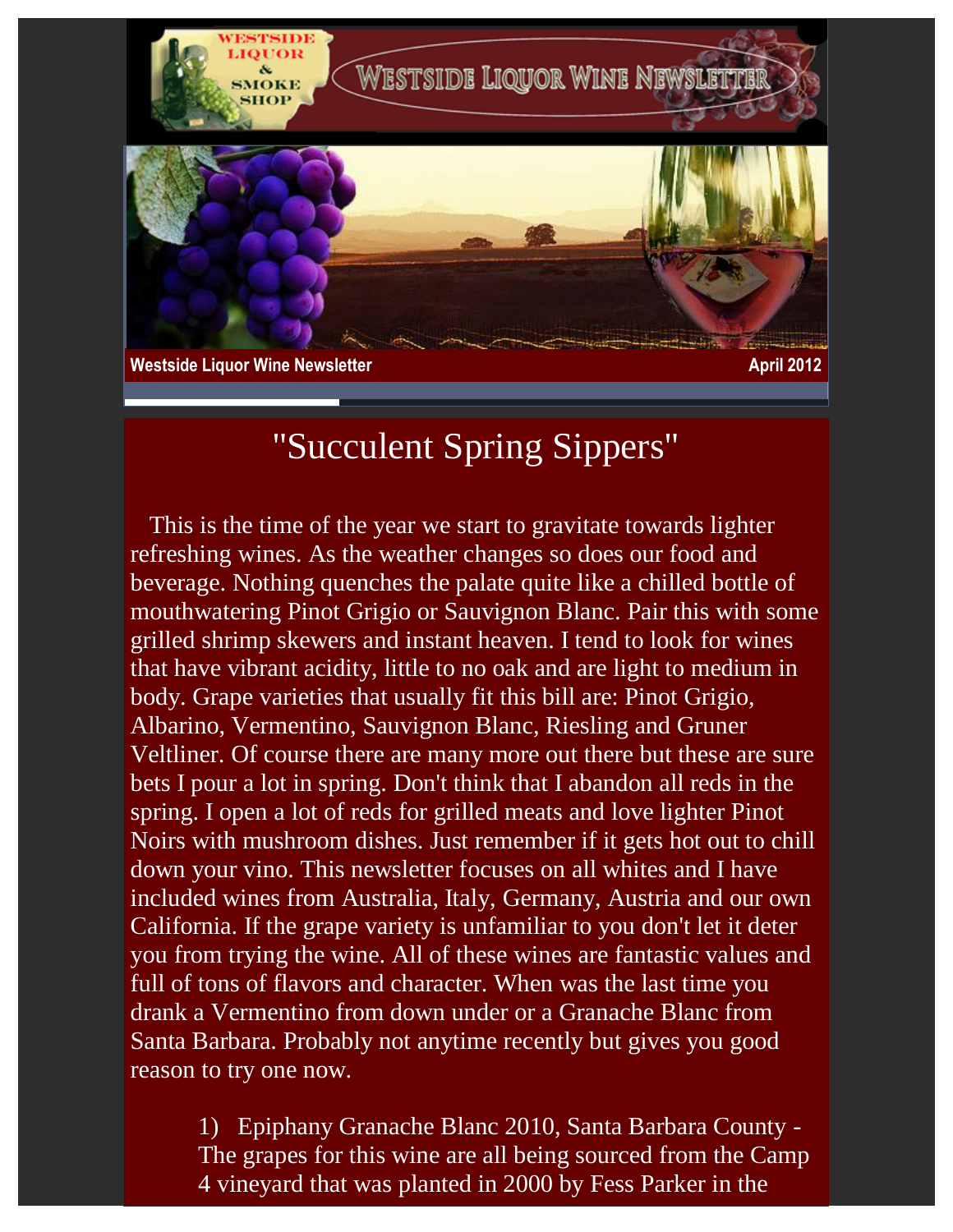heart of the Santa Ynez Valley. Every time I taste this wine it puts a smile on my face. The wine has super floral aromatics of lemon, peaches and lychee. Mouthwatering flavors of pineapple, apricot and a hint of pear coat the palate with a nice balance of acidity. Tons of flavors and a lovely long finish. This has easily become one of my new favorites. All lovers of great wine must try this bottle! Pair with seared scallops, pan fried talapia or just on its own.

2) Yalumba Vermentino 2011, South Australia - Traditionally this grape is planted in Sardinia and Liguria, Italy. This tasty morsel is coming from down under and shows what the Aussies can do with it. The first time I had it the wine blew me away for the price. Pale greenish hues radiate in the glass. Aromas of nectarines, jasmine and citrus make me want a sip right off the back. Once in the mouth the wine displays flavors of lemon, lime and peaches. Nice crisp acidity makes my mouth water wanting another sip. This is a lot of wine for the price. Pair with fresh green salads, sushi, crab cakes or just as a sipper.

3) Riff Pinot Grigio 2010, Delle Venezie Italy - The Lageder family has been producing wines in northern Italy for over 150 years. They farm all biodynamically, which is organic one step further. This is probably the greatest value in Pinot Grigio from Italy for under 15 bucks. The wine has a light straw color with greenish tints. Fresh aromas of apples, pears and spice fill the air. Flavors of peaches and more apples coat the palate with lively acidity. Pair with lemon pepper chicken salad, fried clams, oysters on the half shell or by itself.

4) Loimer Lois Gruner Veltliner 2009, Austria - Fred Loimer makes some of the tastiest Gruners in all of Austria and this is one of them. The wine starts out with aromas of spice, white pepper and citrus notes. Fresh flavors of pineapple and grapefruit sing on the palate with a crisp and clean mouth feel. Nice and refreshing with a medium finish. Pair with asparagus, artichokes, smoked white fish, shrimp cocktail or as a sipper.